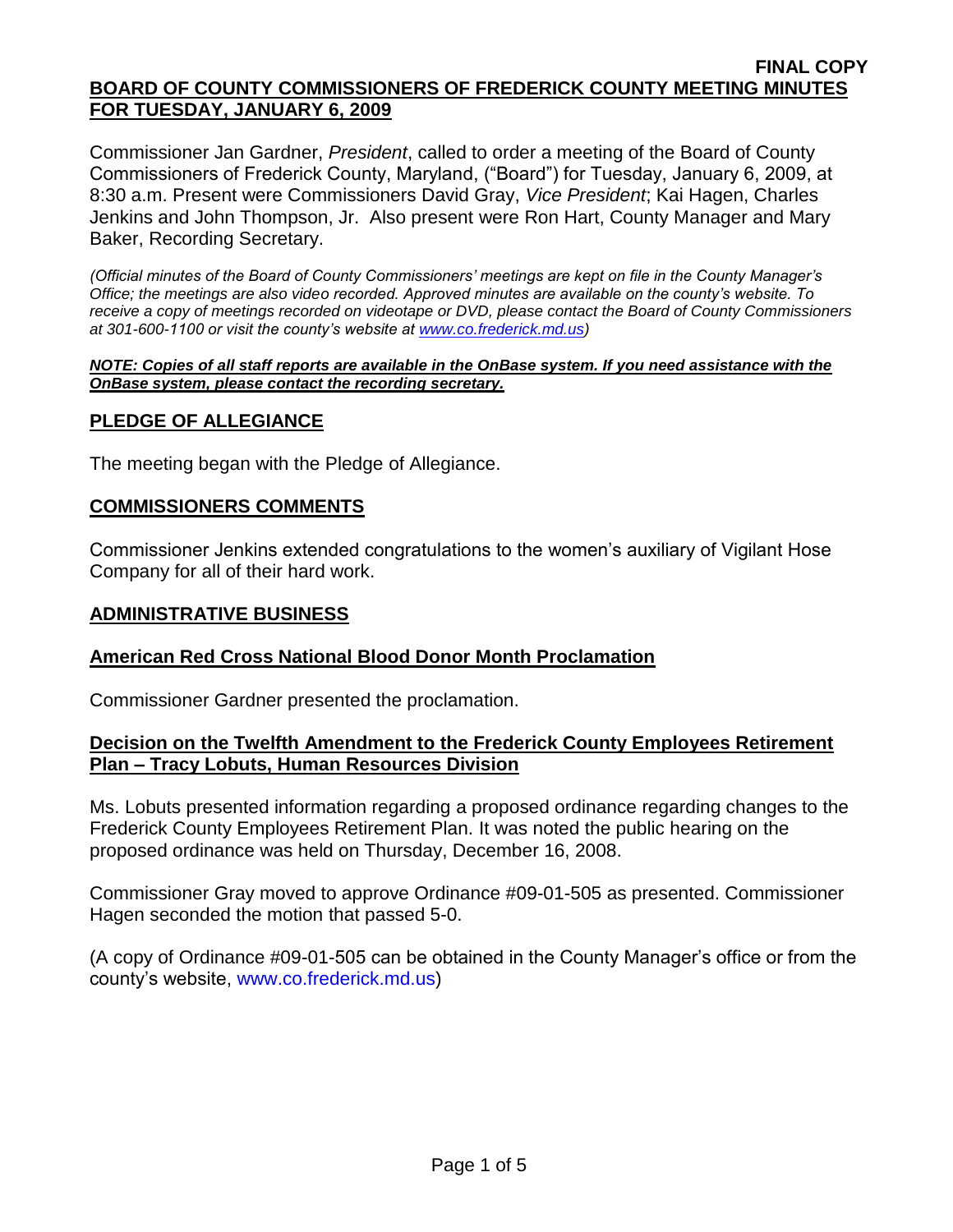## **Bid Awards – Hal Good, Finance Division**

## **Purchasing Memo #09-126 – Approval of SCADA System Upgrade**

Mr. Good and Mike Marschner, Utilities and Solid Waste Management Division, presented information regarding the supervisory control and data acquisition system upgrade, which electronically monitors facility parameters.

Commissioner Gray moved to approve purchasing memo #09-126 as presented. Commissioner Hagen seconded the motion that passed 5-0.

#### **Purchasing Memo #09-127 – Approval of Emergency Replacement of HVAC Unit at Emmitsburg Community Center and Budget Transfer**

Mr. Good and Austin Abraham, Management Services Division, presented information regarding the replacement of the HVAC unit.

Commissioner Hagen moved to approve purchasing memo #09-127 and budget transfer as presented. Commissioner Gray seconded the motion that passed 3-2 with Commissioners Jenkins and Thompson opposed.

Commissioner Jenkins made an amended motion to approve only the upgrades and repairs to the HVAC unit already in place. Commissioner Thompson seconded the motion that failed 2-3 with Commissioners Gardner, Gray and Hagen opposed.

## **Purchasing Memo #09-128 – Purchase of an Elgin Street Sweeper (Piggyback Contract)**

Mr. Good presented information to the Board regarding the purchase of the Elgin street sweeper.

Commissioner Jenkins moved to approve purchasing memo #09-128 as presented. Commissioner Gray seconded the motion that passed 5-0.

#### **Budget Transfers – Mike Gastley, Finance Division**

- $\bullet$  BT-09-103 Accounting
- $\bullet$  BT-09-104 Accounting
- BT-09-105 Frederick County Public Libraries
- BT-09-106 Accounting

Commissioner Gray moved to approve the above budget transfers as presented. Commissioner Hagen seconded the motion that passed 5-0.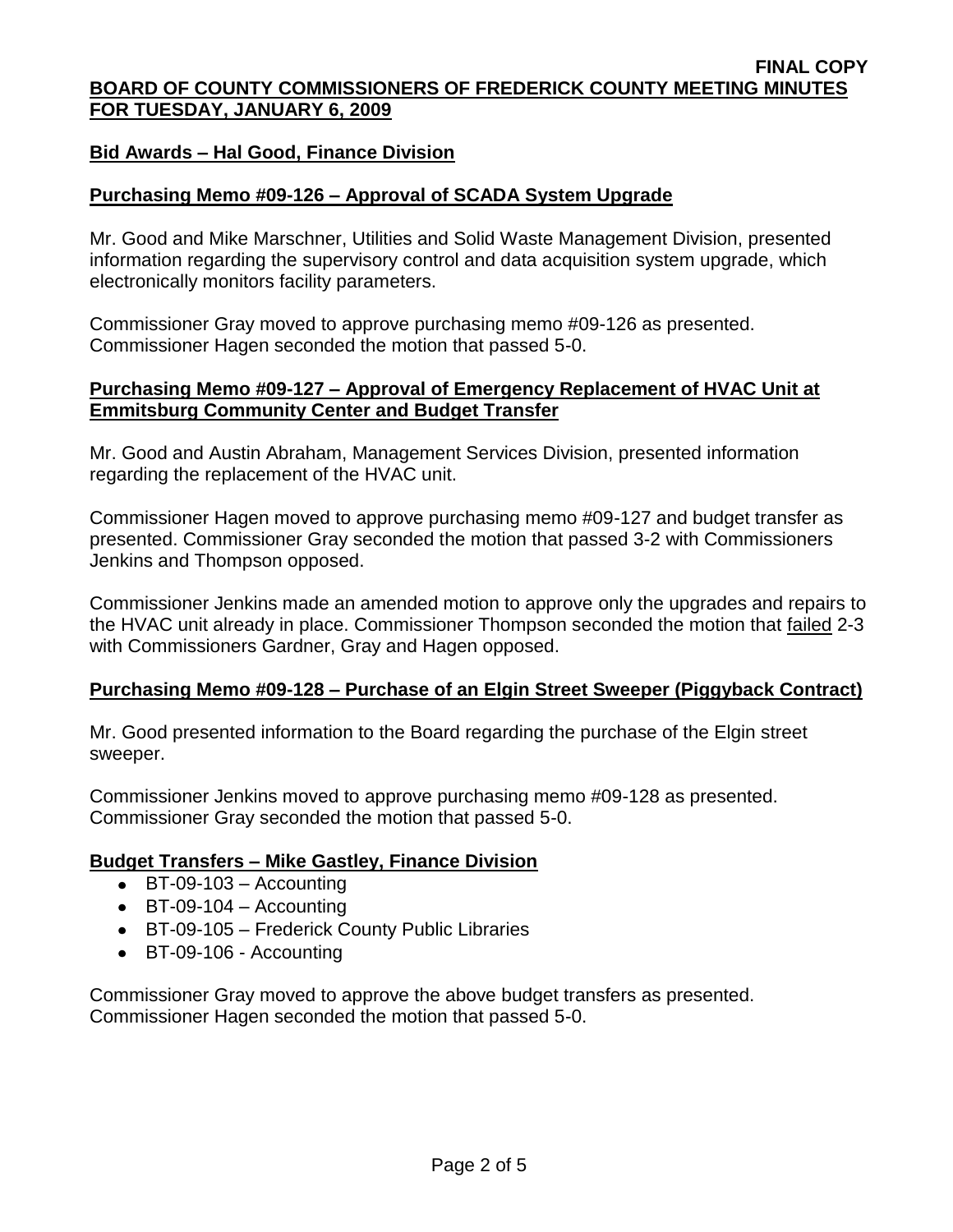## **Consideration of an Agreement Between the Department of Aging and the Maryland Chapter of the Arthritis Foundation – Kitty Devilbiss, Citizens Services Division**

Ms. Devilbiss presented information regarding the Board, on behalf of the Department of Aging, entering into an agreement with the Maryland Chapter of the Arthritis Foundation to offer authorized classes, which would provide seniors and disabled adults throughout the county an opportunity to participate in a fitness program specific to arthritis and autoimmune conditions.

Commissioner Jenkins moved to approve the agreement as presented. Commissioner Hagen seconded the motion that passed 5-0.

Commissioner Thompson moved to add language stating all costs are to be absorbed by the participants, not the taxpayers. There was no objection to the motion.

## **Debt Affordability Analysis and Other Capital Improvements Program (CIP) Revenue Information – Kelly Weaver, Finance Division**

Ms. Weaver presented CIP information to the Board as presented in the staff report.

Commissioner Hagen moved to approve the CIP revenue projections as presented. Commissioner Gray seconded the motion.

(Commissioner Gray left the meeting.)

The motion passed 4-0.

Commissioner Thompson moved to amend the property tax rate to ninety cents. The motion failed due to lack of a second.

(Commissioner Gray re-entered the meeting.)

# **Proposal to Allow a Commercial Airstrip – Commissioner Charles Jenkins**

Commissioner Jenkins presented information regarding a proposed zoning text amendment for a private airstrip to be converted to a small commercial airstrip within guidelines set forth by the Federal Aviation Administration and the Maryland Aviation Administration.

Commissioner Gardner requested this item be proposed to the City of Frederick and the Frederick Airport Commission for input.

There was majority consent to deny the request to allow a commercial airstrip in Ijamsville.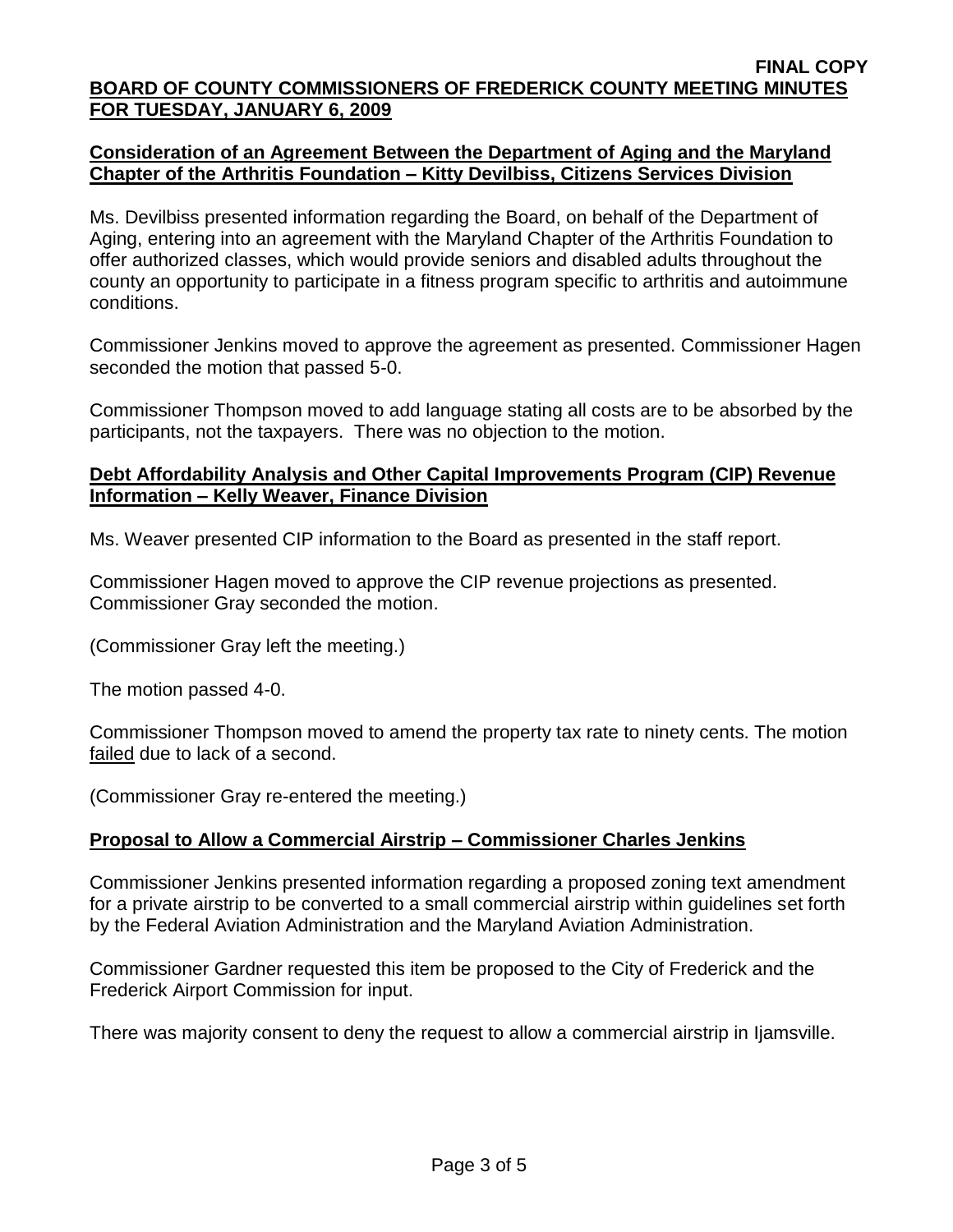## **Alarm System Registration "Transfer of Administrative Responsibilities" – Sheriff Chuck Jenkins and Gary Hessong, Permitting and Development Review Division (DPDR)**

Mr. Hessong and Sheriff Jenkins presented information to the Board regarding a transfer of administrative responsibilities of Chapter1-24 of the county alarm code, alarm system registration from the Sheriff's Office to DPDR, which would also cut cost due to shift in staff.

Commissioner Hagen moved to transfer the responsibilities to DPDR, eliminate one full-time position from the Sheriff's Office, and for staff to come back with any recommendations or suggestions to the revenues and regulations as presented. Commissioner Gray seconded the motion that passed 5-0.

## **WORKSESSION**

# **Discussion on "Structure Destroyed by a Catastrophic Event" – Mark Depo and Larry Smith, Planning Division**

Mr. Depo and Mr. Smith presented information regarding a possible text amendment to allow reconstruction of an existing structure destroyed by a catastrophic event without obtaining site plan approval from the Frederick County Planning Commission.

Commissioner Hagen moved to take this item to public hearing as presented and make the effective date retroactive to July 1, 2008.

## **ADMINISTRATIVE BUSINESS**

## **Discussion of Maryland Clean Energy Center – Commissioners Jan Gardner and David Gray**

Commissioner Gardner and Commissioner Gray presented information regarding a clean energy center in Frederick, which would comply with clean energy legislation.

There was Board consensus to move forward with the proposal for a clean energy center in Frederick.

#### **Requests for Additional Representation to the AG/RC House of Worship Workgroup – Board of County Commissioners**

Commissioner Gardner presented information regarding appointments to the workgroup.

There was consensus to invite both the Friends of Frederick County and Frederick County Farm Bureau representatives to the meetings, but not appoint them to the workgroup.